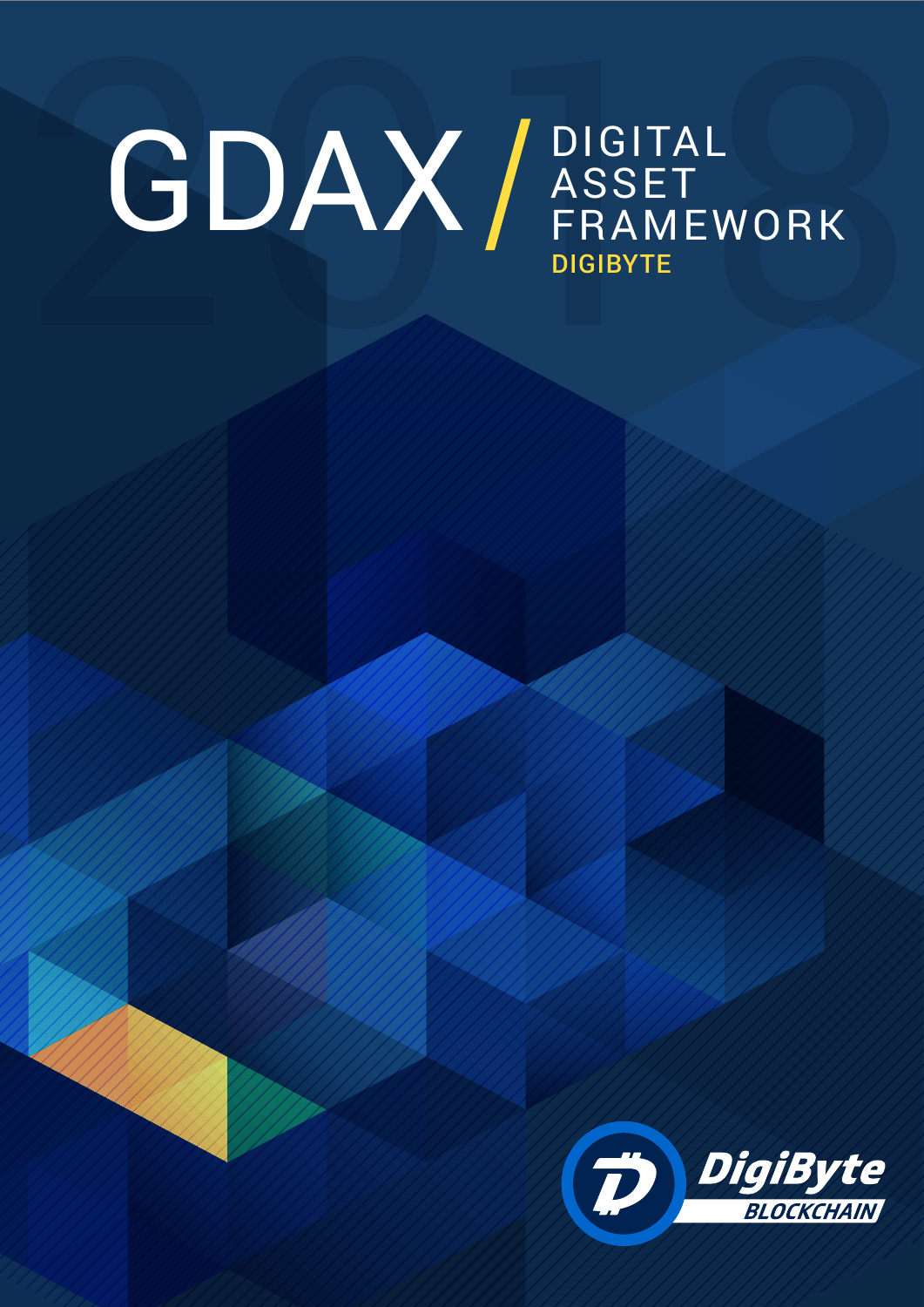### Table of Contents

| Does the asset align with our mission and values? | 3                                     |
|---------------------------------------------------|---------------------------------------|
| 1.1 Open financial system                         | $\overline{\mathcal{A}}$              |
| 1.1a Innovation or efficiency gains               | $\overline{\mathcal{A}}$              |
| 1.1b Economic Freedom                             | $\overline{\mathcal{A}}$              |
| 1.1c Equality of opportunity                      | $\overline{\mathcal{A}}$              |
| 1.1d Decentralization                             | 5                                     |
| Technology                                        | $\boldsymbol{6}$                      |
| 2.1 Security and Code                             |                                       |
| 2.1a Source Code                                  |                                       |
| 2.2b Prototype                                    |                                       |
| 2.2c Security                                     |                                       |
| 2.2 Team                                          |                                       |
| 2.2a Founders and Leadership                      | 777777                                |
| 2.2b Engineering                                  |                                       |
| 2.2c Business and Operations                      | 8                                     |
| 2.2d Specialized Knowledge and Key People         | $\begin{array}{c} 8 \\ 8 \end{array}$ |
| 2.3 Governance                                    |                                       |
| 2.3a Consensus Process                            |                                       |
| 2.3b Future Development Funding                   | $\begin{array}{c} 8 \\ 9 \end{array}$ |
| 2.3c White Paper                                  |                                       |
| 2.4 Scalability                                   | 9                                     |
| 2.4a Roadmap                                      | $\begin{array}{c} 9 \\ 9 \end{array}$ |
| 2.4b Network Operating Costs                      |                                       |
| 2.4c Practical Applications                       | 9                                     |
| 2.4d Type of Blockchain                           | 10                                    |
| <b>Legal and Compliance</b>                       | 11                                    |
| 3.1 Regulation                                    | 12                                    |
| 3.1a US Securities Law                            | 12                                    |
| 3.1b Compliance Obligations                       | 12                                    |
| 3.2 Integrity and Reputational Risk               | 12                                    |
| 3.2a User Agreement                               | 12                                    |
| <b>Market Supply</b>                              | 13                                    |
| 4.1 Liquidity Standards                           | 14                                    |
| 4.1a Global Market Cap                            | 14                                    |
| 4.1b Asset Velocity                               | 14                                    |
| 4.1c Circulation                                  | 14                                    |
| 4.2 Global Distribution                           | 14                                    |
| 4.2a Total # of Exchanges                         | 14                                    |
| 4.2b Geographic Distribution                      | 14                                    |
| 4.2c Fiat and Crypto Pairs                        | 14                                    |
| 4.2d Exchange Volume Distribution                 | 15                                    |
|                                                   |                                       |

#### **[Market Demand](/Users/Damir/Library/Containers/com.microsoft.Word/Data/Desktop/tester.docx#_Toc507633343) 16**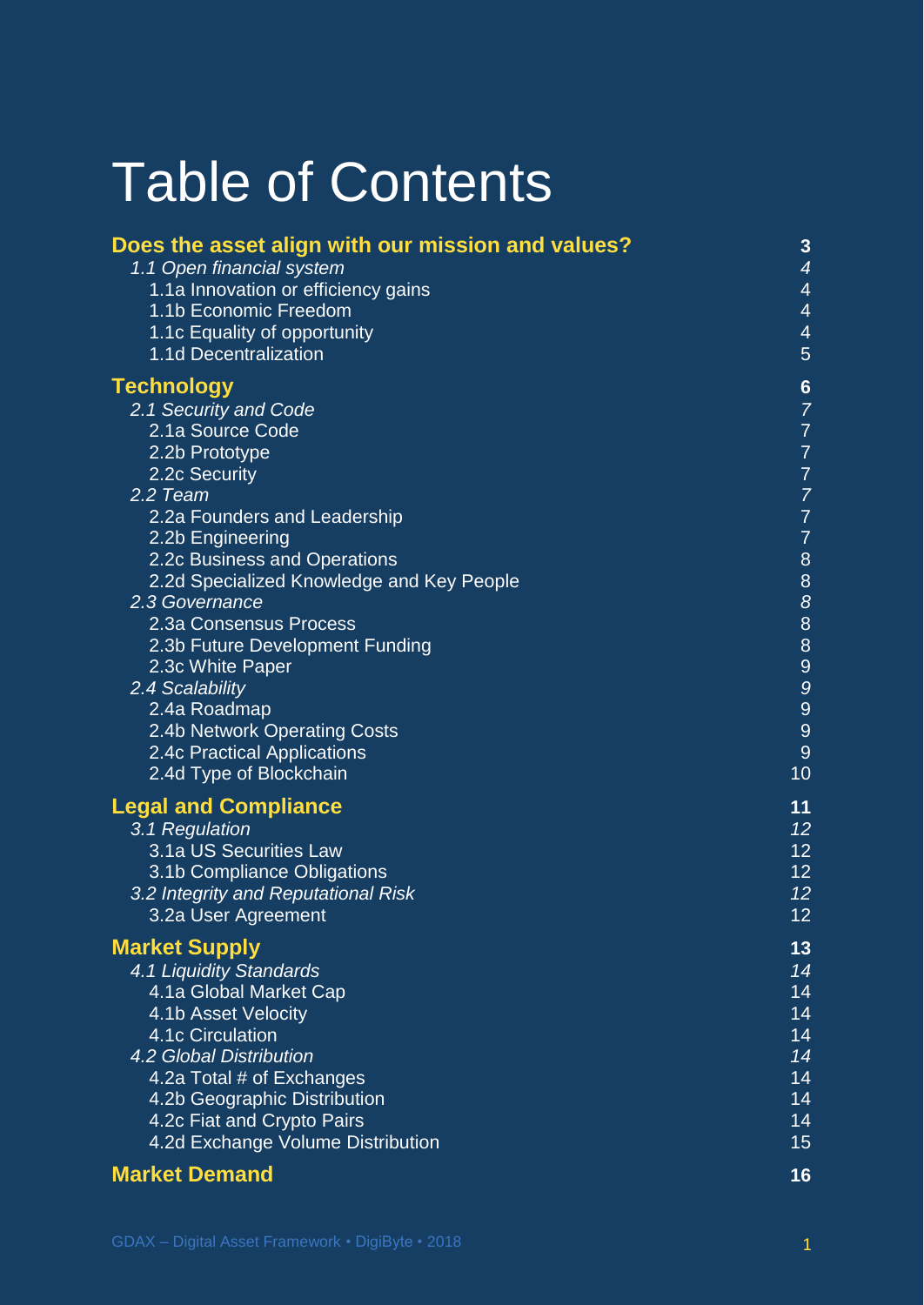| 5.1 Demand                       | 17  |
|----------------------------------|-----|
| 5.1a Customer Demand             | 17  |
| 5.1b Developers and Contributors | 17  |
| 5.1c Community Activity          | 17. |
| 5.1d External Stakeholders       | 17  |
| 6.1 Economic Incentives          | 19  |
| 6.1a Type of Token               | 19  |
| 6.1b Token Utility               | 19  |
| 6.1c Inflation (Money Supply)    | 19  |
| 6.1d Rewards and Penalties       | 19  |
| 6.2 Token Sale Structure         | 19  |
| 6.2a Security                    | 19  |
| 6.2b Participation Equality      | 20  |
| 6.2c Team Ownership              | 20  |
| 6.2d Transparency                | 20  |
| 6.2e Total Supply                | 20  |
| 6.2f Ethics or Code of Conduct   | 20  |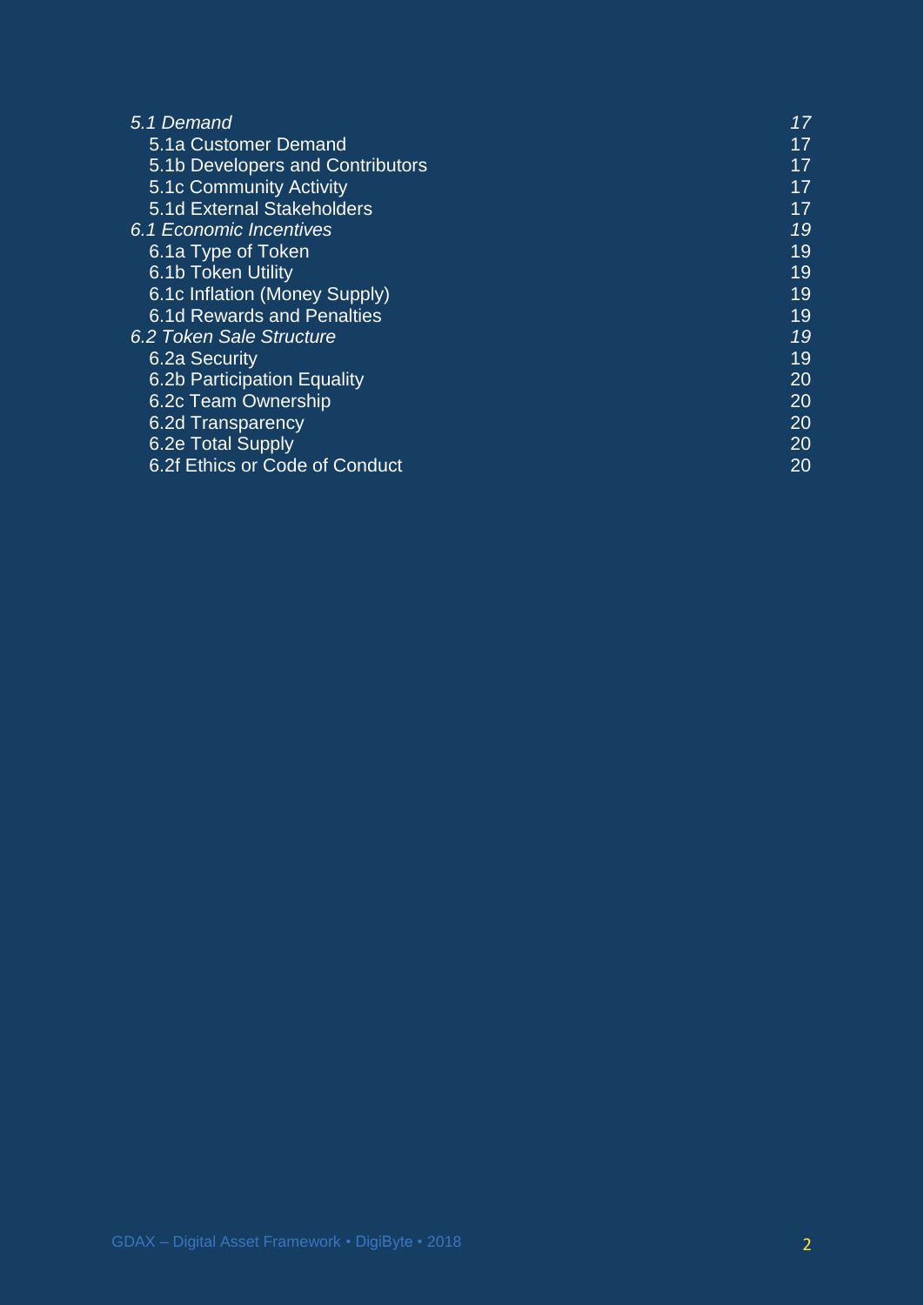## <span id="page-3-0"></span>**1.0** Does the asset align with our mission and values?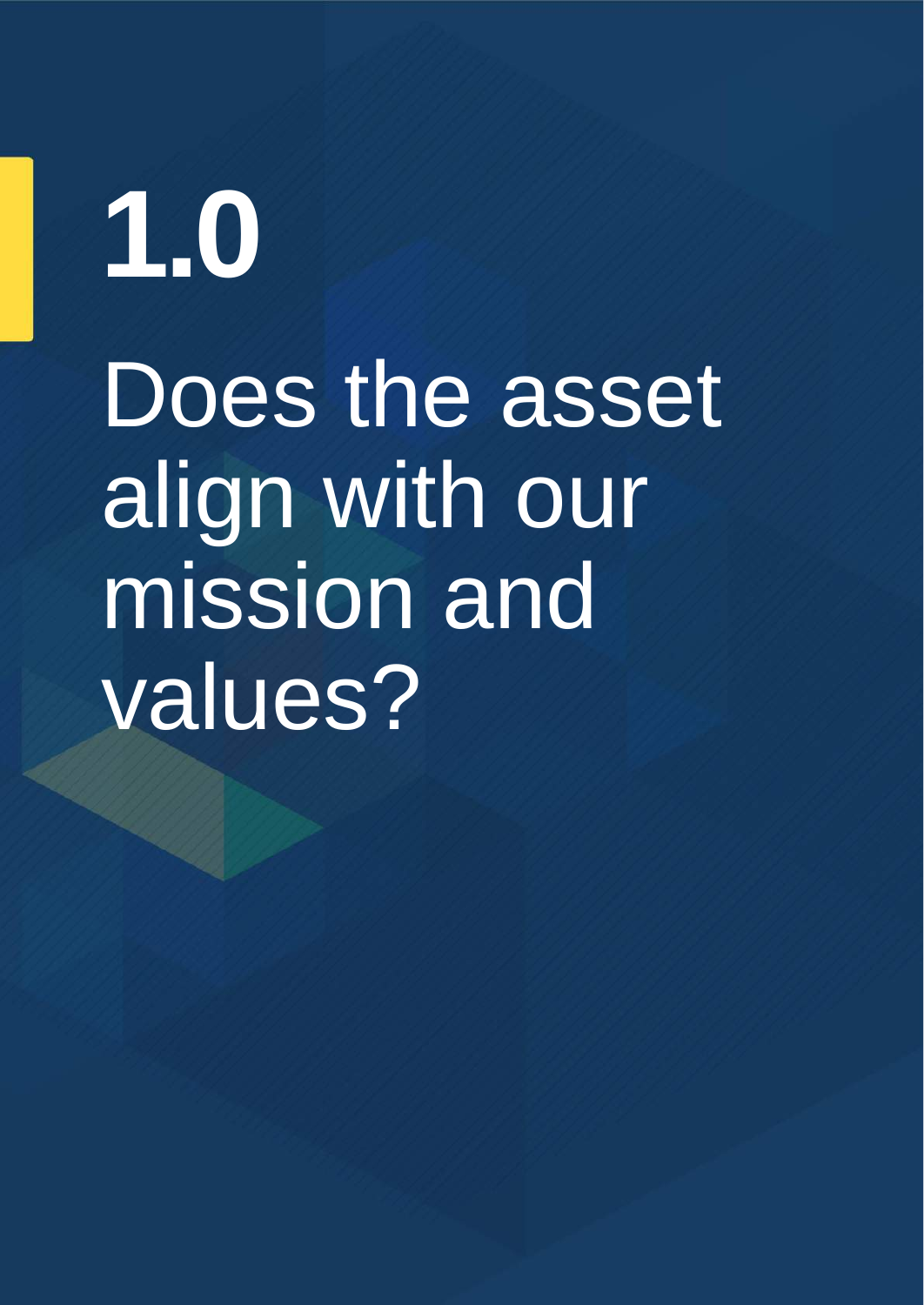#### 1.1 Open financial system

#### <span id="page-4-0"></span>1.1a Innovation or efficiency gains

DigiByte is a pioneer in the blockchain industry, with major innovations being DigiShield (A dynamic difficulty adjustment algorithm) being implemented now by approximately 2 dozen other large Cryptocurrencies such as ZCash, Bitcoin Gold, Monacoin etc., multialgo, early adopters of SegWit, and the DigiSpeed hard-fork giving 15 second block timing and dynamically increasing block-sizes that doubles every 2 years.

#### <span id="page-4-1"></span>1.1b Economic Freedom

Large number of audiences can participate in Digibyte thanks to the multi-algo mining. Currently DigiByte supports SHA256, Scrypt, Groestl, Qubit and Skein mining. There is work underway to change some of those algorithms later in 2018 to further encourage even more GPU-based mining (And possibly CPU-based mining), while still supporting SHA256 & Scrypt ASIC miners that may no longer be used for Bitcoin / Litecoin mining.

DigiByte is currently listed on over 4 dozen exchanges, with work currently underway on an additional 3 dozen to support DigiByte to allow ease of access to buy and sell DigiByte between other Cryptocurrencies.

DigiByte is also supported by a variety of payment gateways allowing merchants to easily accept DigiByte in lieu of traditional fiat or other cryptocurrencies, with almost a dozen exchanges supporting the purchase of DigiByte directly with the local fiat currency.

#### <span id="page-4-2"></span>1.1c Equality of opportunity

DigiByte is currently in the process of revamping the Core PC wallet (Windows, Linux, OSX), along with having resubmitted the iOS wallet to the Apple App Store, and a beta version of the new Android SPV wallet is being finalized before being submitted to the Play Store, to allow anybody with a smartphone to participate in sending / receiving DigiByte.

The inclusion of mobile SPV wallets is important so we can have a wider audience including in developing nations, and we're not relying on high bandwidth or high-end cellphones. DigiByte was not an ICO, with no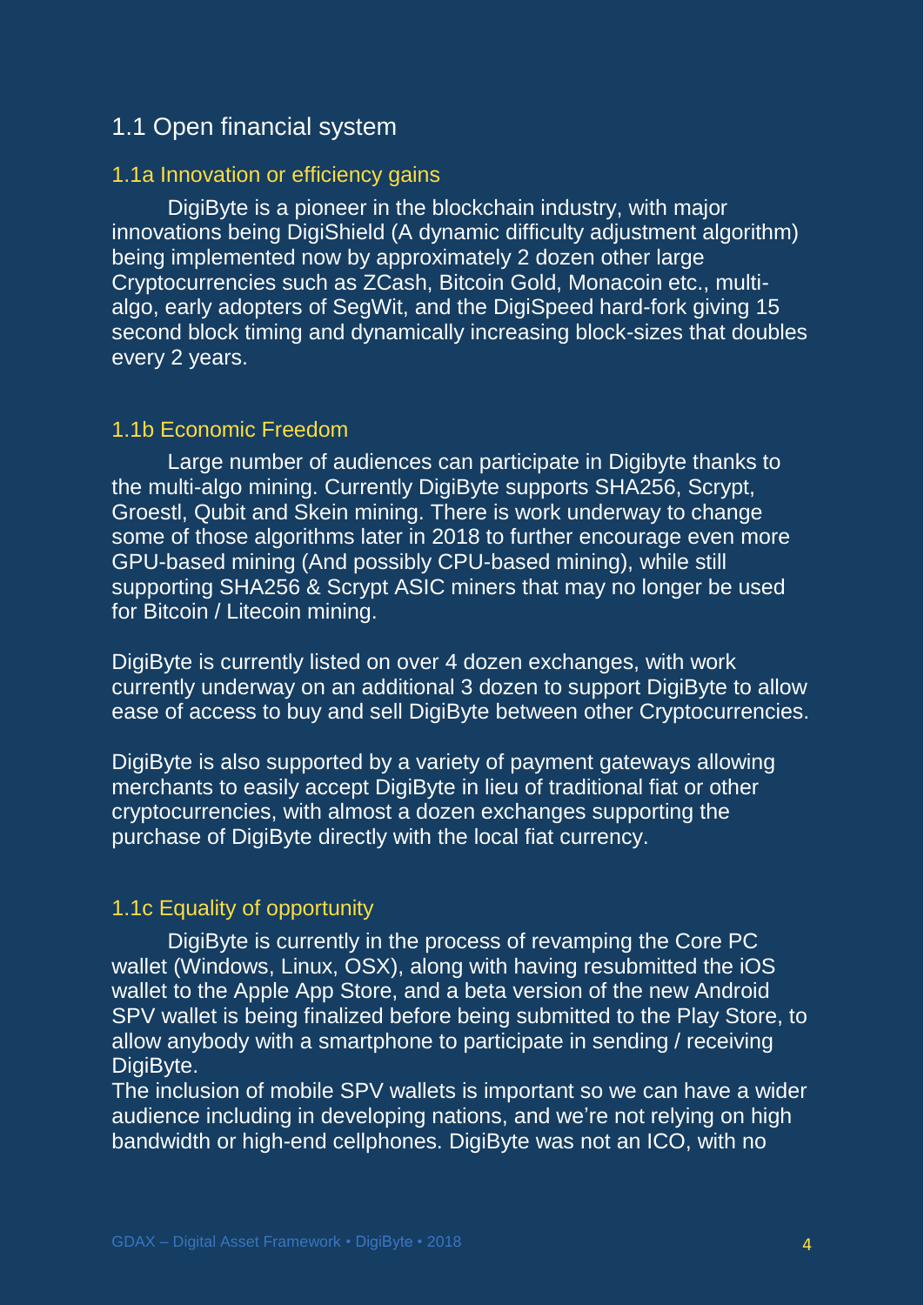prioritization or "early adopter bonus", and we treat all mining algorithms completely equally as well.

#### <span id="page-5-0"></span>1.1d Decentralization

DigiByte is one of the most distributed blockchains in existence today, with over 200,000 full nodes being downloaded between the SegWit hard-fork in April 2017 and February 2018. With 5x mining algorithms, some ASIC, some GPU mineable, this further contributes to the decentralization of mining and of network nodes. All transactions are publicly stored on the ledger, there are no off-chain transactions such as Lightning Network, enabling perfect trustless consensus.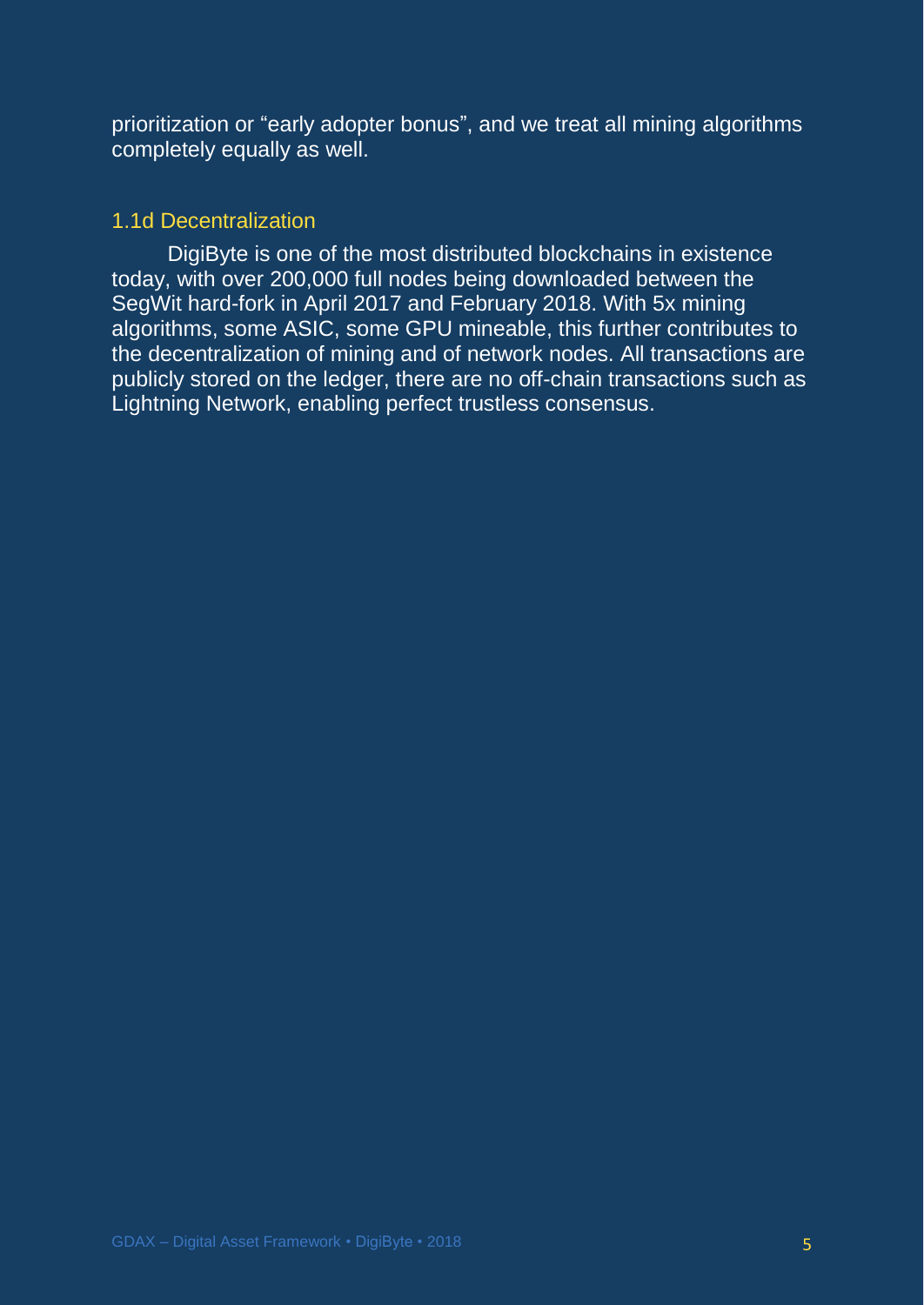# <span id="page-6-0"></span>Technology **2.0**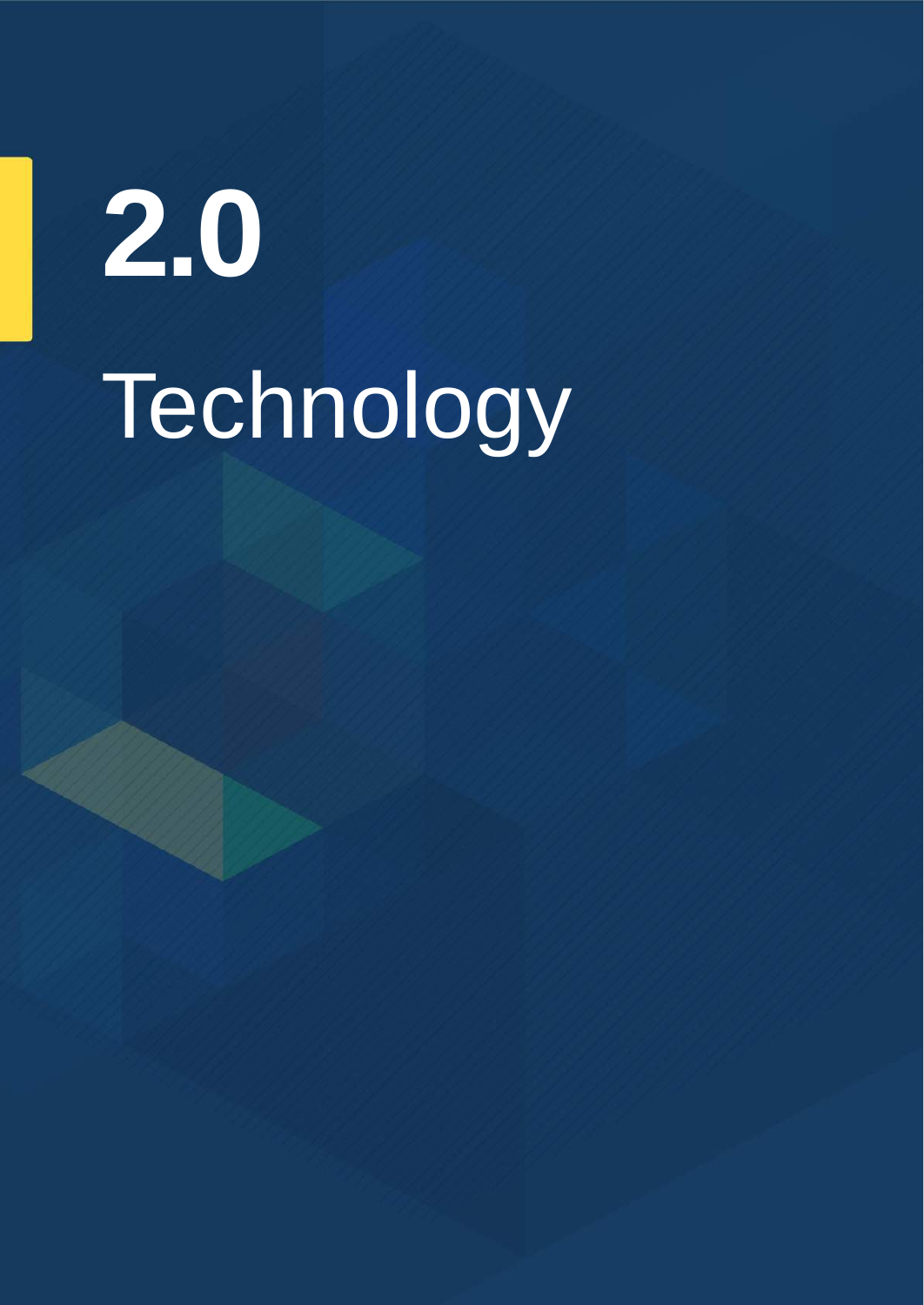#### 2.1 Security and Code

#### <span id="page-7-0"></span>2.1a Source Code

The DigiByte Source code is publicly available for both the DigiByte Core Wallet and a number of other related projects on the DigiByte Github: https://github.com/digibyte?tab=repositories

All builds of the wallet are done using Gitian to ensure perfect security and authenticity of the builds, and are tested both manually and through automated unit testing, details of which are all available on the Github link.

#### <span id="page-7-1"></span>2.2b Prototype

DigiByte has had a working mainnet now for 4 years of solid blockchain history. DigiByte is not an ICO and was launched fairly on Jan 10th, 2014.

#### <span id="page-7-2"></span>2.2c Security

When the transaction malleability bug was discovered, DigiByte was the second blockchain globally to implement SegWit in April 2017, as a method of resolving that issue. Security is at the center of DigiByte, both for wallets, users, and security of the Blockchain through the use of our multiple mining algorithms.

#### <span id="page-7-3"></span>2.2 Team

#### <span id="page-7-4"></span>2.2a Founders and Leadership

DigiByte was founded by Jared Tate with the goal of creating a fast and secure blockchain that could reach a wider and more decentralized community than Bitcoin. This vision is well articulated on the digibyte.io website, along with roadmap / plans to evangelize and grow the DigiByte community

#### <span id="page-7-5"></span>2.2b Engineering

The developers working on DigiByte are renowned for their coding capabilities. As a fully-fledged Blockchain since 2014, any goals are purely self-imposed. However, as a coding team, they're currently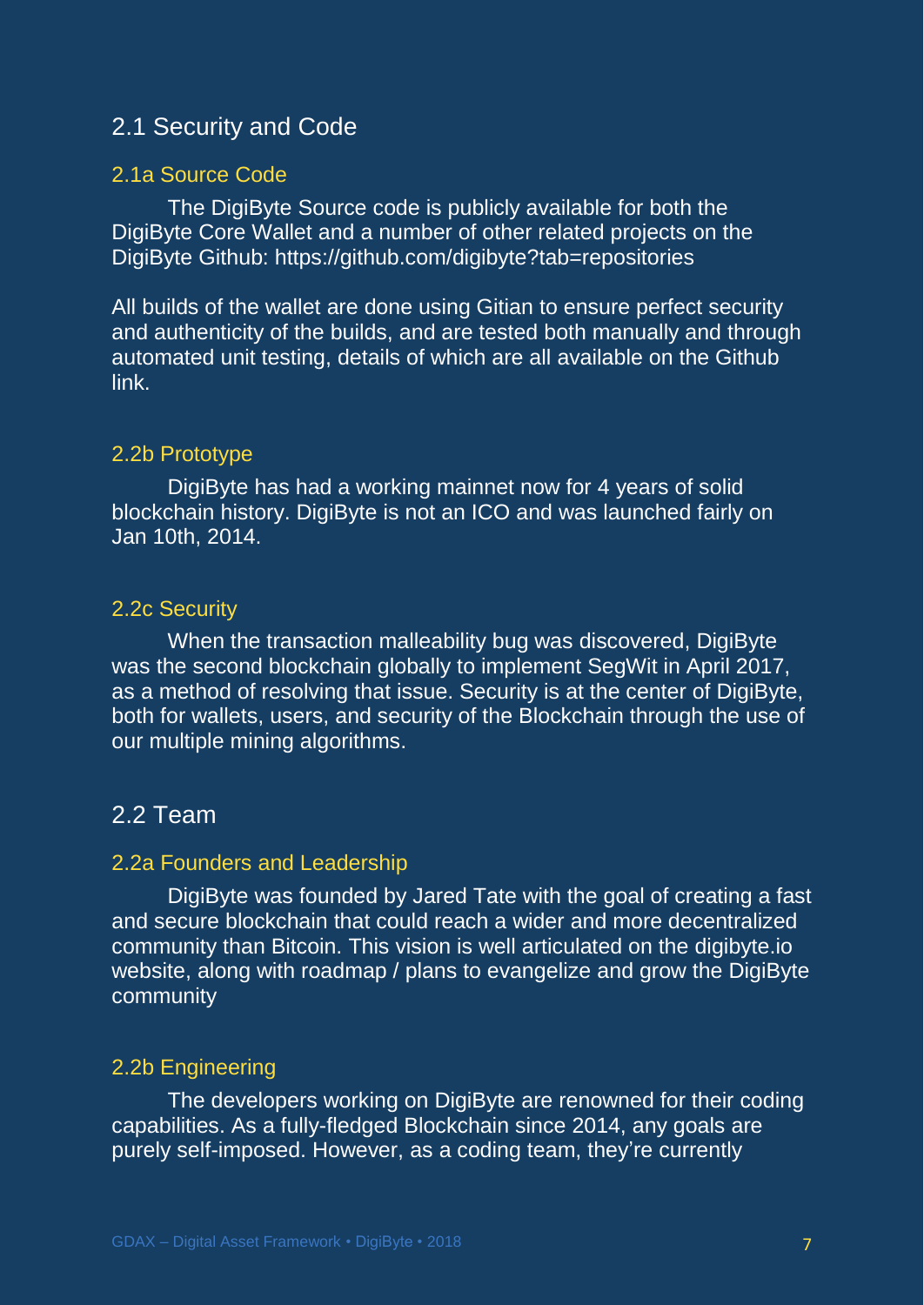working on the first wallet to be released that includes support for creating SegWit addresses, before even Bitcoin releases a wallet.

#### <span id="page-8-0"></span>2.2c Business and Operations

DigiByte was one of the few coins launched around 2014 with a fair and reasonable pre-mine. There was 0.25% given away to the public to encourage early adoption and ensure the coin didn't stall, along with 0.25% supporting development for the first 18 months, both of which is disclosed on the website. This funding supported the coin throughout that development period and the team was able to create DigiShield, along with forking to Multi Algo and subsequently MultiShield all throughout, thanks to the careful governance of their available funds.

#### <span id="page-8-1"></span>2.2d Specialized Knowledge and Key People

DigiByte is an open source, decentralized public blockchain. While there is a non-profit DigiByte foundation which was created to promote, support and expand the reach of the DigiByte brand, DigiByte has no central authority, and instead utilizes five secure and advanced cryptographic mining algorithms to prevent mining centralization. As of time of this writing, the DigiByte blockchain is spread over 200,000 servers, computers, phones, and nodes worldwide.

#### <span id="page-8-2"></span>2.3 Governance

#### <span id="page-8-3"></span>2.3a Consensus Process

The consensus process is spearheaded by the DigiByte Foundation, with miners and nodes able to signify their approval as they did with the SegWit code adoption

#### <span id="page-8-4"></span>2.3b Future Development Funding

Following the initial 18-24 months of development, DigiByte has been developed on an open-source "Anyone can contribute" model. The DigiByte Foundation is accepting donations from both companies and individuals, and the funding there will be distributed to encourage additional code input by developers and remunerate those active developers.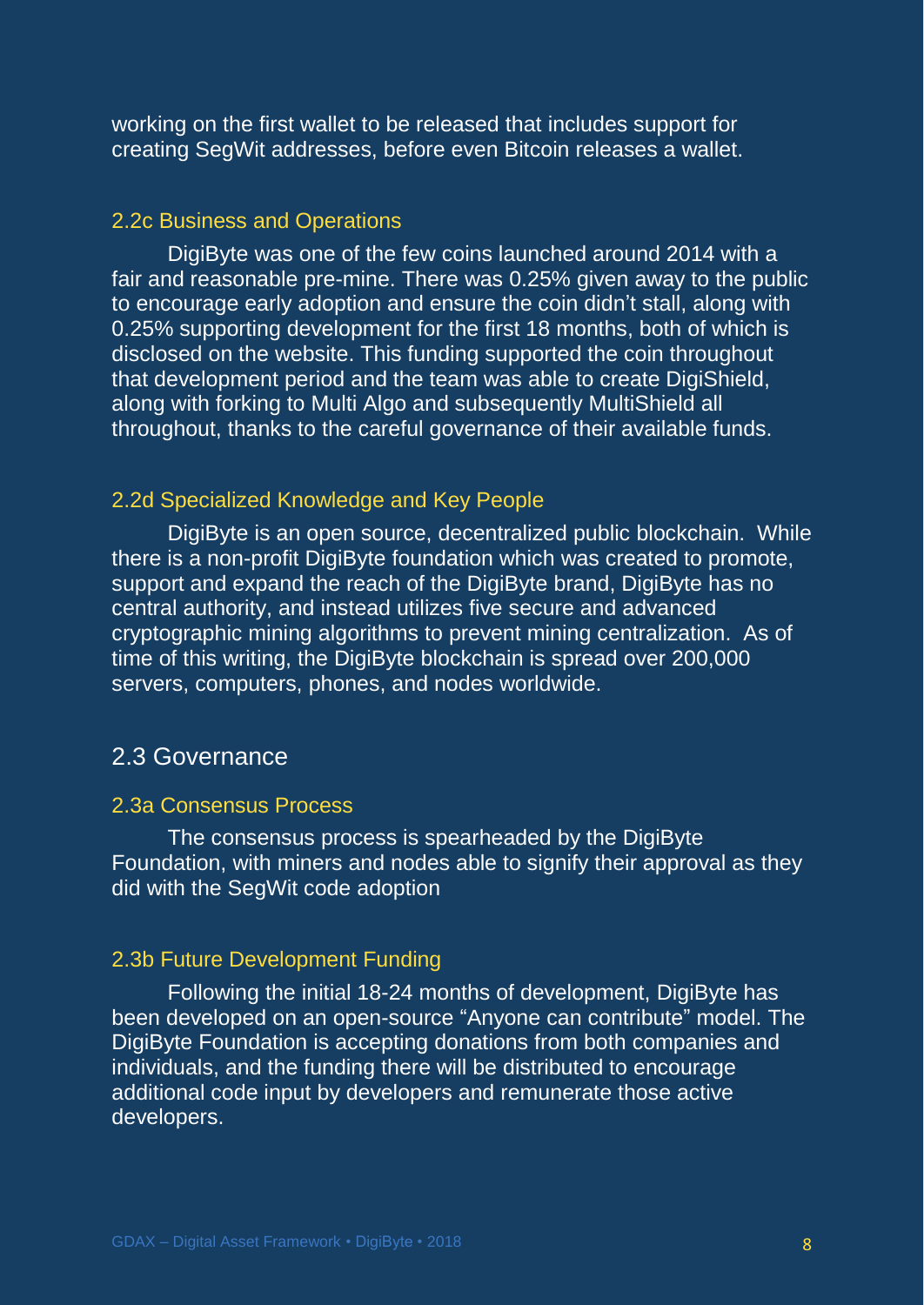#### <span id="page-9-0"></span>2.3c White Paper

DigiByte is an extension of the Bitcoin vision, a decentralized UTXO Blockchain with on-chain scaling, and just as Litecoin doesn't have a unique White Paper, DigiByte does not either. End-users purchasing DigiByte already have a fully-flegded product with a solid history from the last 4-years which we feel trumps the need for a White Paper.

#### <span id="page-9-1"></span>2.4 Scalability

#### <span id="page-9-2"></span>2.4a Roadmap

The DigiByte Foundation has established a core set of milestones to be achieved in 2018, including an Algorithm Swap of part of the 5 mining algos, to ensure the greatest possible distribution through GPU mining, contributing to the overall health and security of the network. Additional longer-term goals have been set on the DigiByte.io website in addition to these core roadmap goals, though these additional goals have a more flexible time-frame.

#### <span id="page-9-3"></span>2.4b Network Operating Costs

The DigiByte blockchain is already the longest UTXO blockchain in existence, with mathematical projections and predictions being made about the future of the project and ensuring the greatest possible participation from core wallets and miners. This goes back to the earlier statement regarding the mining algorithm swap, meaning scaling is not a problem. The core ongoing operating costs are being covered through the DigiByte Foundation and through community donations.

#### <span id="page-9-4"></span>2.4c Practical Applications

There are a large number of practical applications that are afforded to DigiByte that are not available with other Blockchains with slower block timings or smaller block sizes such as Bitcoin / Litecoin. DigiByte is already in-use being traded in towns in the Netherlands, along with DiguSign.com being used by multinational companies to secure documents / shipping manifests. We've also been announced for Loly.io, which uses the Blockchain to validate and confirm sexual consent as part of a mobile dating application.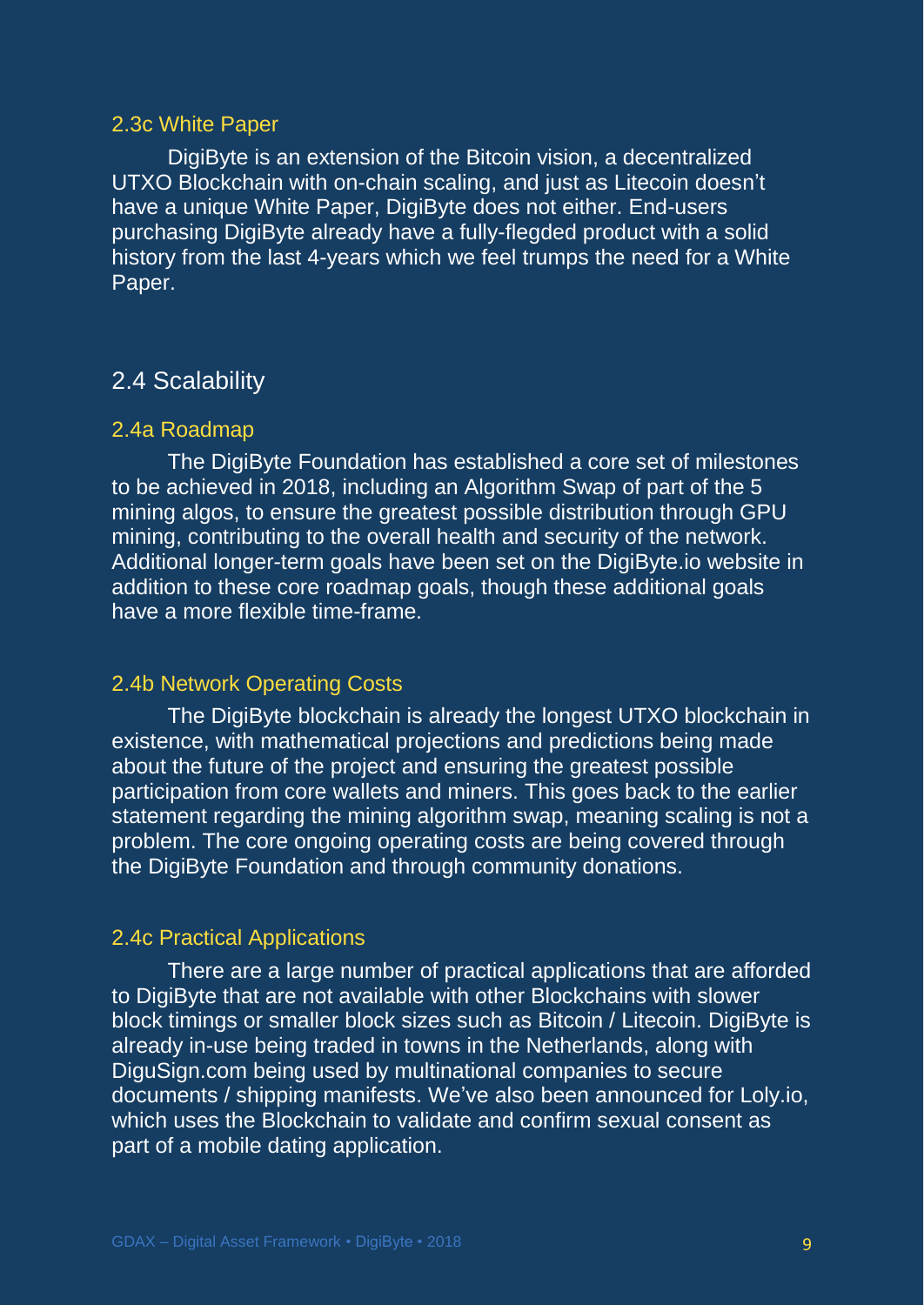#### <span id="page-10-0"></span>2.4d Type of Blockchain

The DigiByte blockchain is a standalone UTXO blockchain. It is not an ICO, nor does it piggy-back off any other blockchain.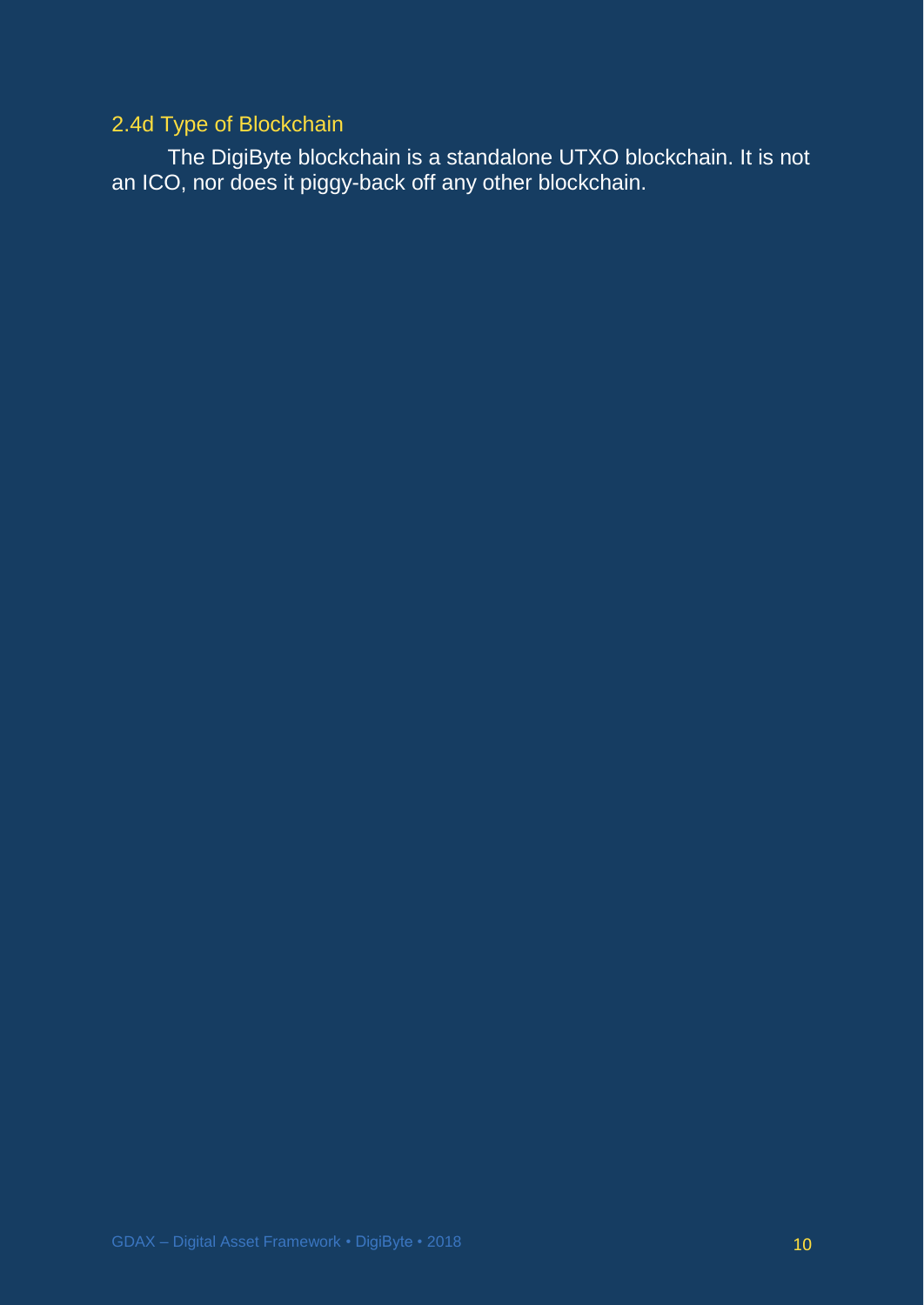**3.0**

### <span id="page-11-0"></span>Legal and Compliance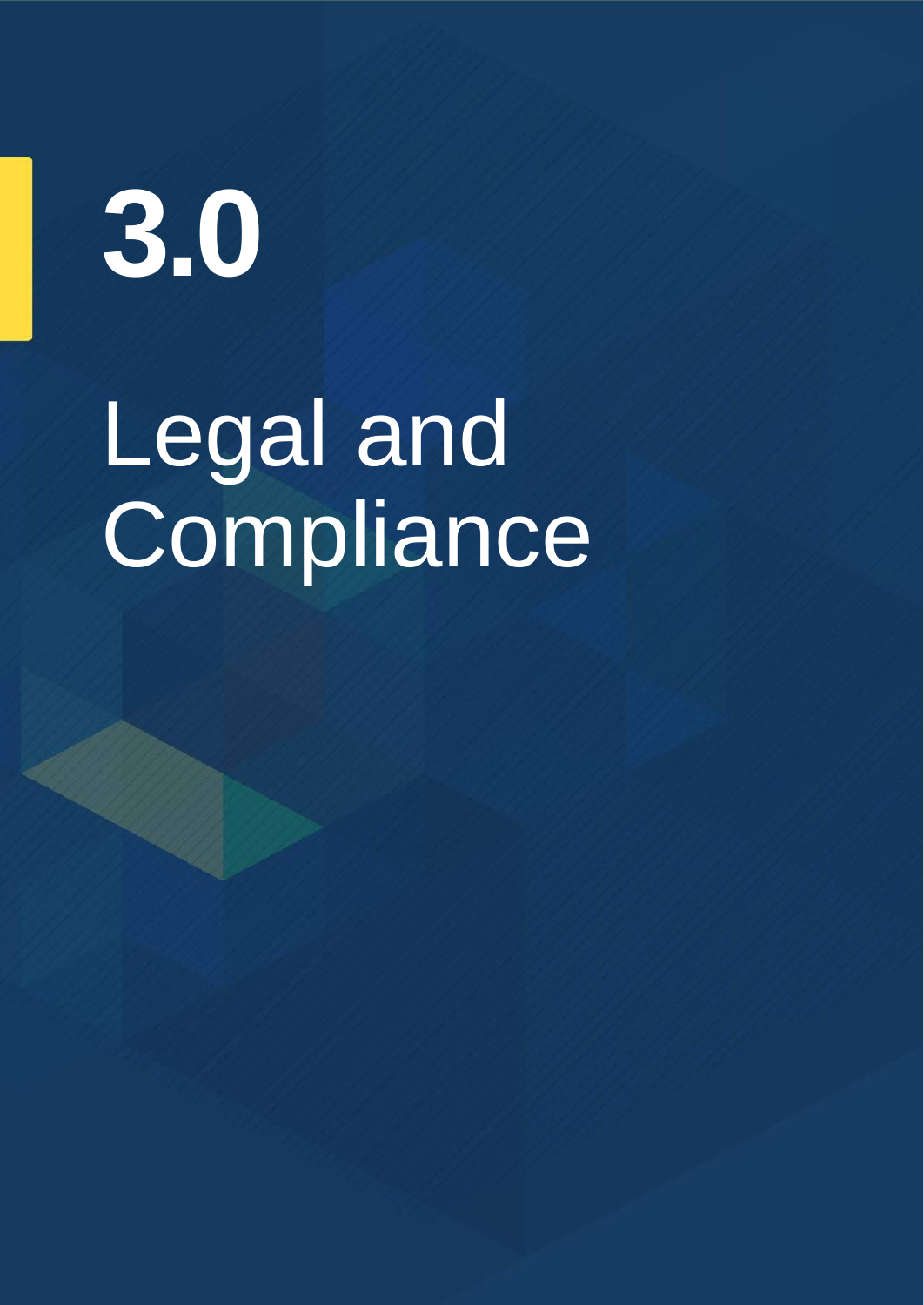#### 3.1 Regulation

#### <span id="page-12-0"></span>3.1a US Securities Law

DigiByte is not classified as a security using the Coinbase Securities Law Framework.

#### <span id="page-12-1"></span>3.1b Compliance Obligations

DigiByte would not affect Coinbase or GDAX's ability to meet compliance obligations.

#### <span id="page-12-2"></span>3.2 Integrity and Reputational Risk

#### <span id="page-12-3"></span>3.2a User Agreement

We confirm that DigiByte does not constitute a prohibited business under Appendix 1 of the GDAX User Agreement.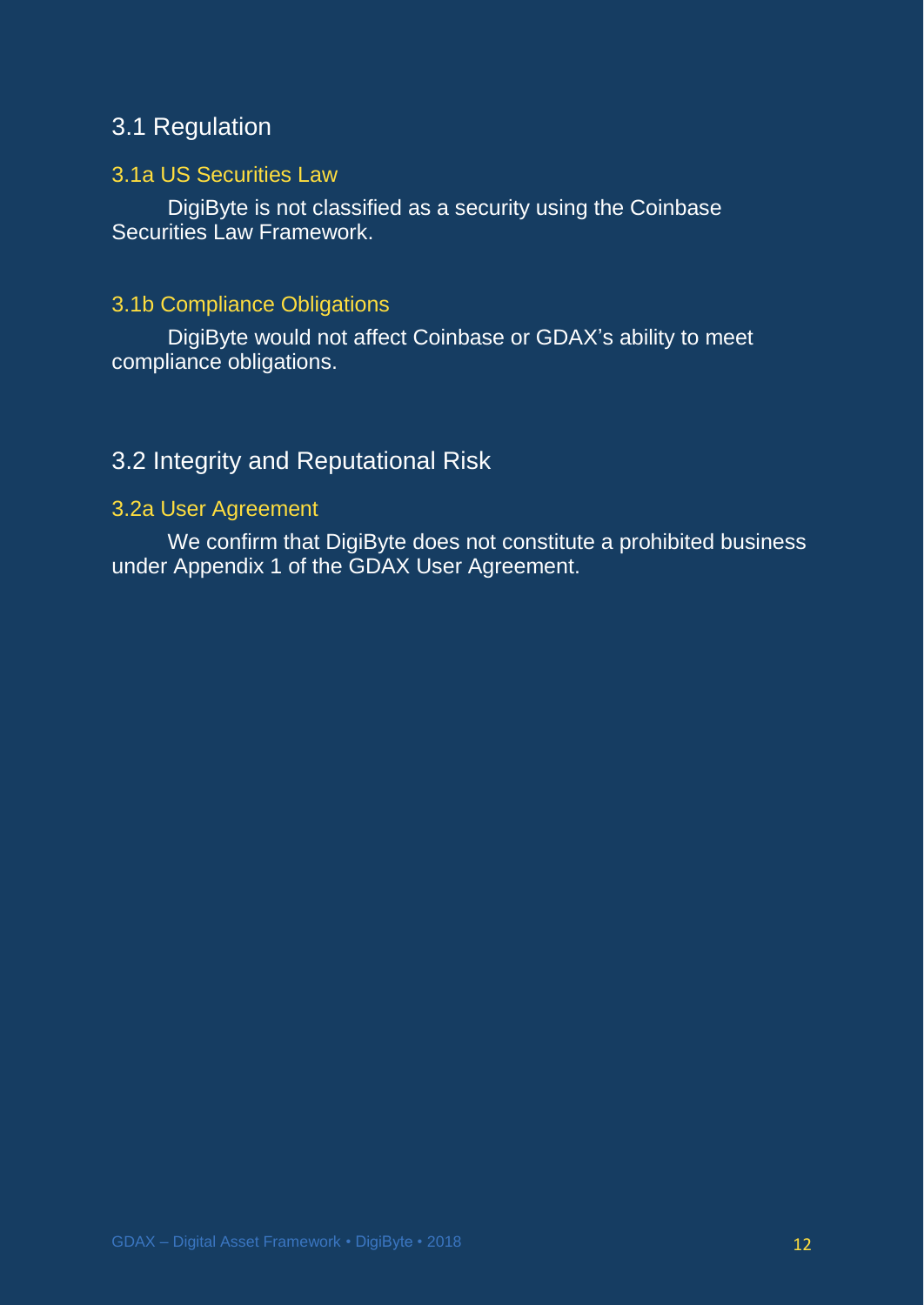**4.0**

### Market Supply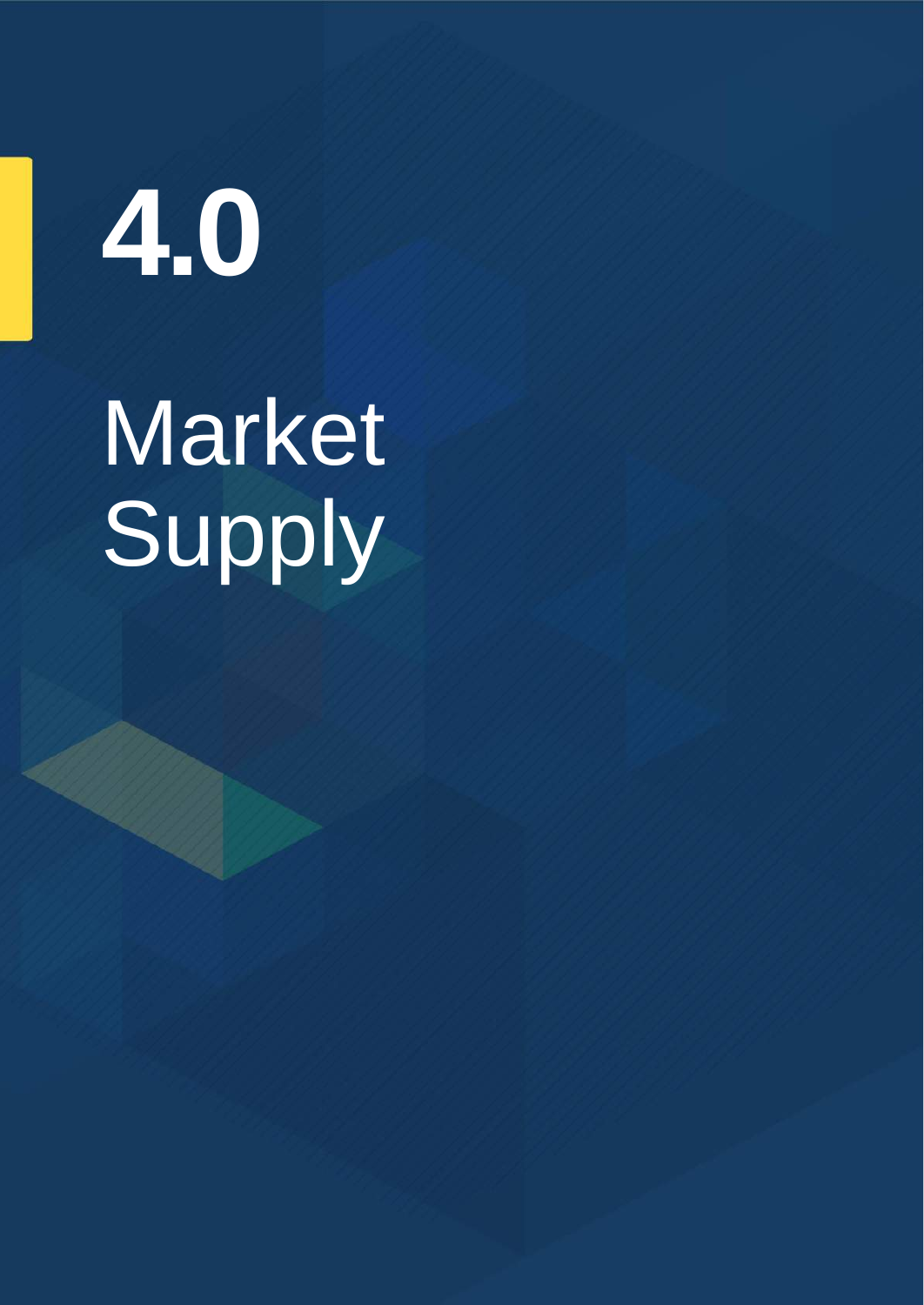#### <span id="page-14-0"></span>4.1 Liquidity Standards

#### <span id="page-14-1"></span>4.1a Global Market Cap

DigiByte has consistently remained in the Top #100 for market capitalization for several months on end now and has recently reached the Top #50. DigiByte has seen steady and continued growth throughout 2017.

#### <span id="page-14-2"></span>4.1b Asset Velocity

We have seen specifically in the last several weeks that DigiByte has exceeded USD\$30million daily trading volume across major exchanges, being listed on so many new exchanges throughout 2017. This is expected to rise as additional exchanges come onboard throughout 2018.

#### <span id="page-14-3"></span>4.1c Circulation

DigiByte has a capped supply of 21 billion coins, with the amount mined by miners decreasing at a rate of 1% per-month, with the supply expected to be mined by approximately the year 2035. We are close to half the supply being in circulation with approximately 9.6 billion being mined as of December 2017.

#### <span id="page-14-4"></span>4.2 Global Distribution

#### <span id="page-14-5"></span>4.2a Total # of Exchanges

DigiByte is currently listed on over 50 different Exchanges.

#### <span id="page-14-6"></span>4.2b Geographic Distribution

DigiByte is available worldwide, and available on a number of Decentralized Exchanges such as BlockNet, CryptoBridge and BarterDex.

#### <span id="page-14-7"></span>4.2c Fiat and Crypto Pairs

DigiByte is available to be traded in a dozen different fiat pairings and with other crypto pairings.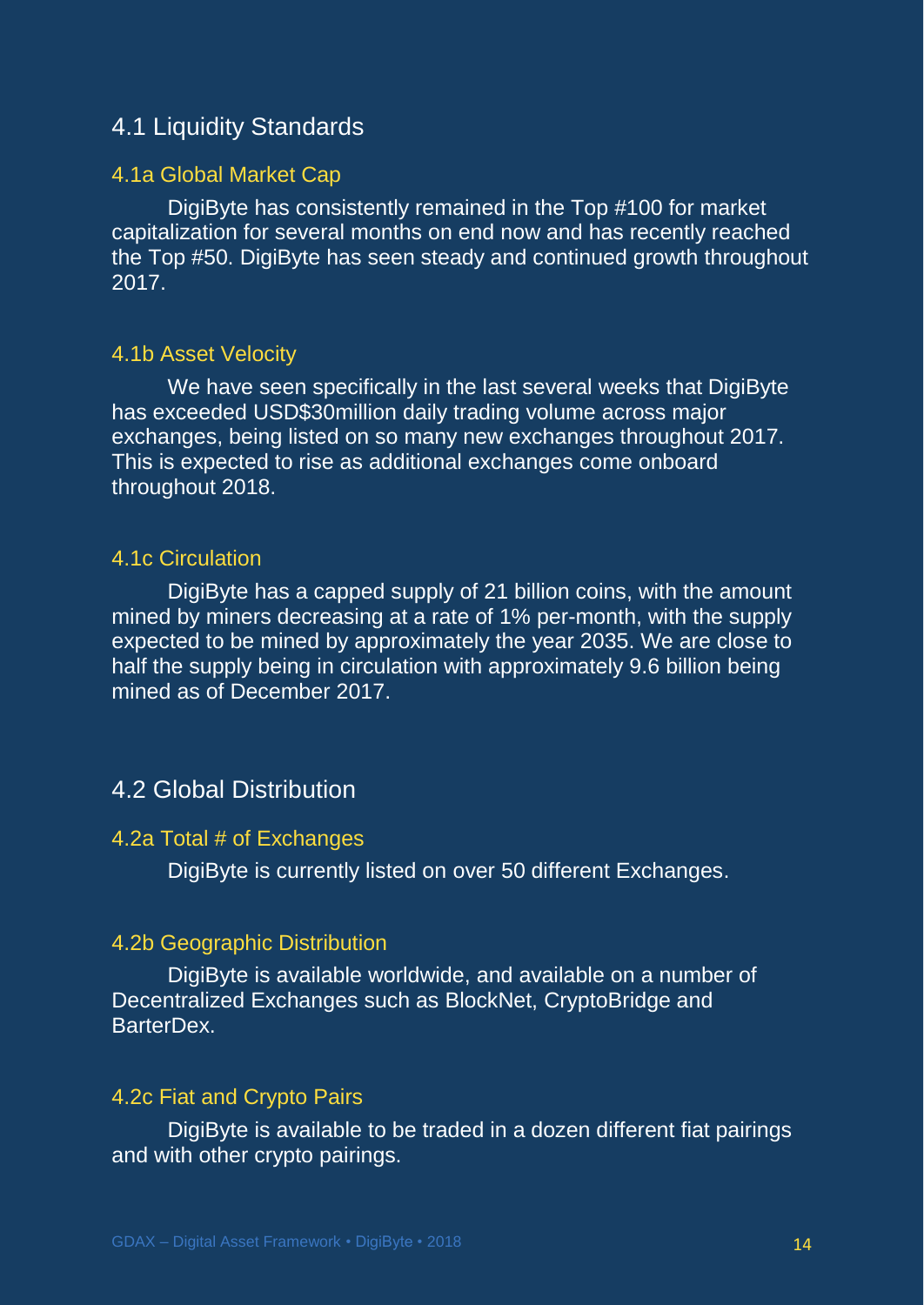<span id="page-15-0"></span>4.2d Exchange Volume Distribution

DigiByte trading volumes vary depending on the size and liquidity of the exchange.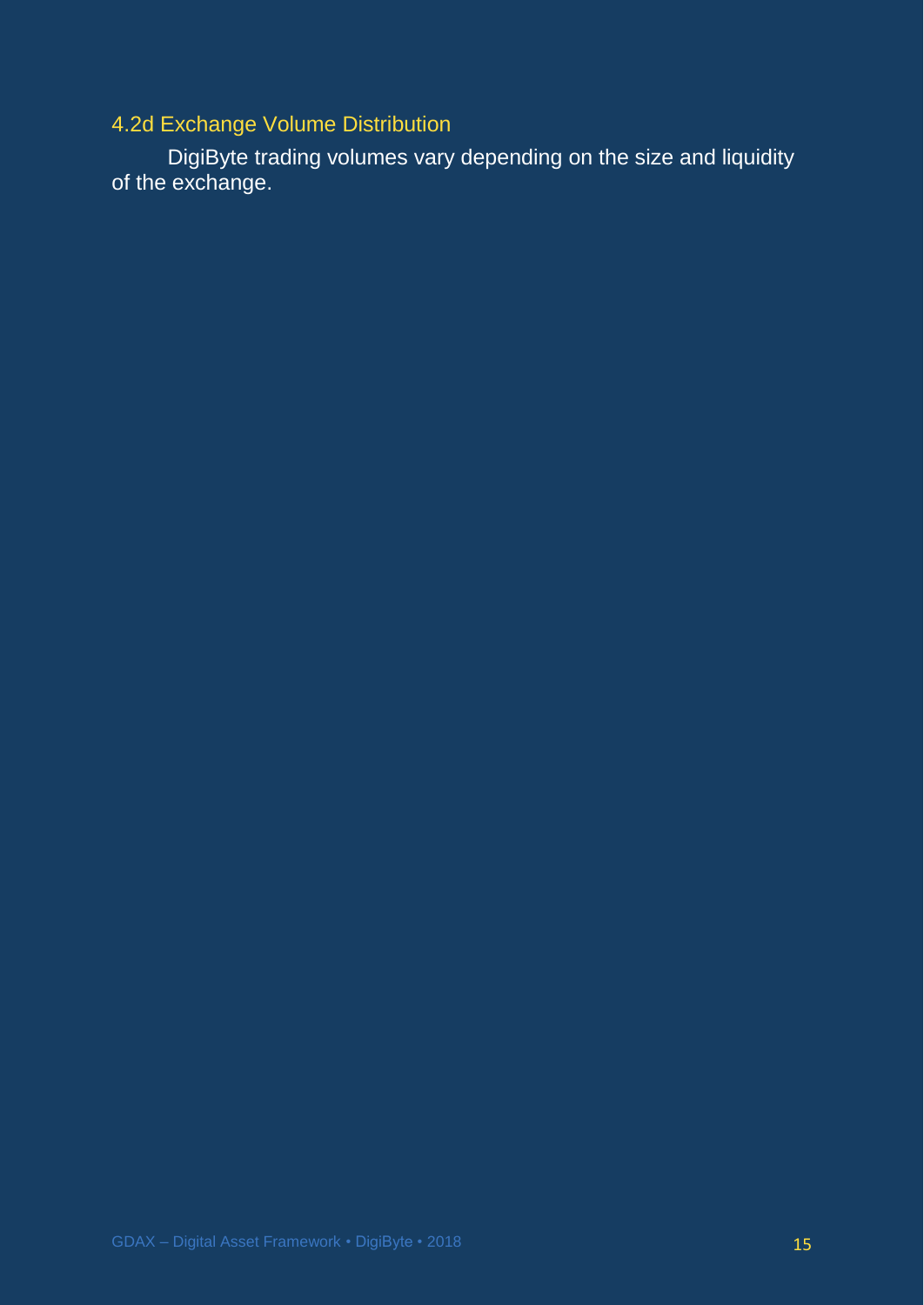## **5.0**

### <span id="page-16-0"></span>**Market Demand**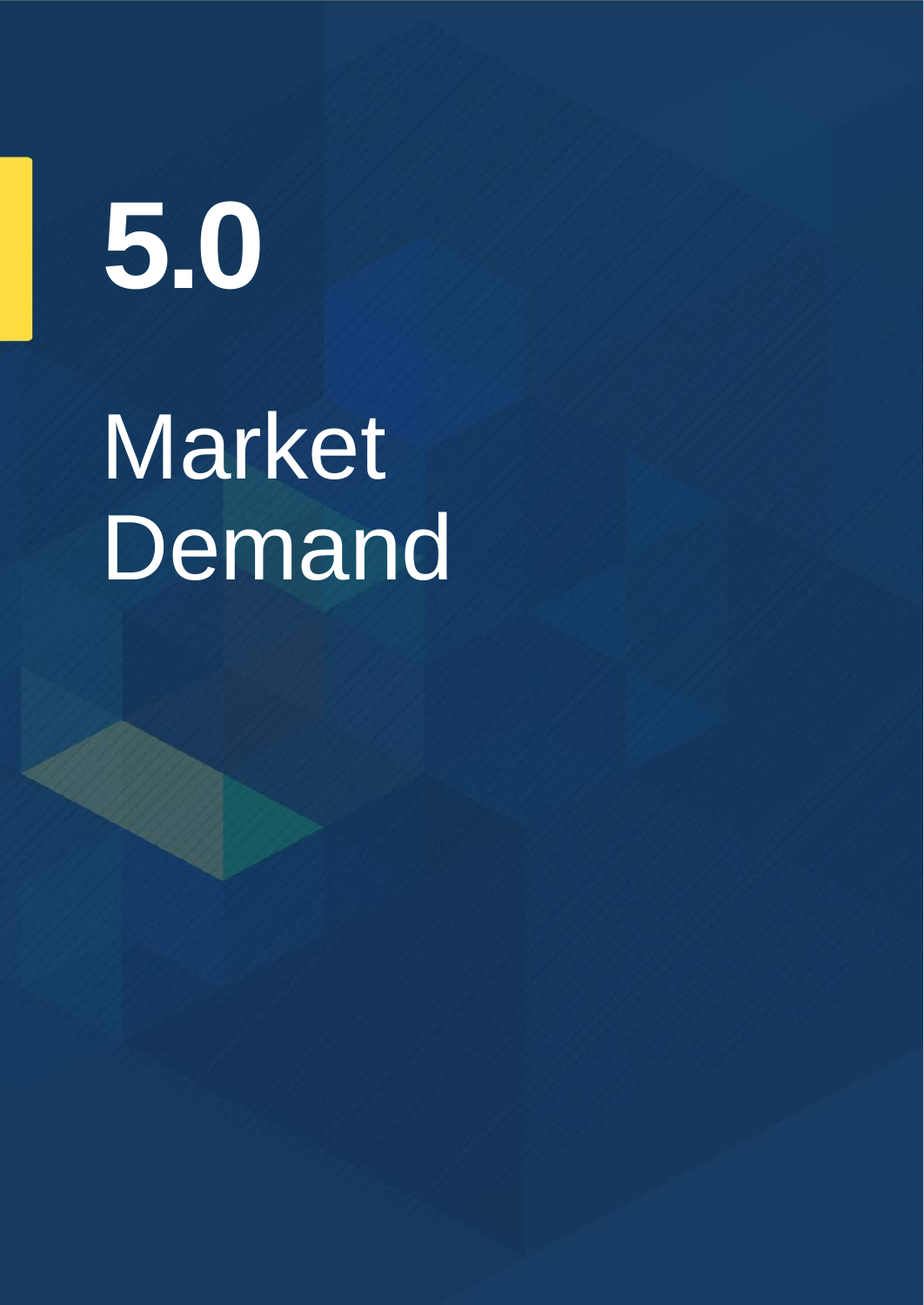#### 5.1 Demand

#### <span id="page-17-0"></span>5.1a Customer Demand

We have seen a significant amount of people dissatisfied with how things through Bitcoin are being handled, and along with the 1000:1 ratio of DigiByte : Bitcoin, we are seeing a high demand for an ultra-fast transactional cryptocurrency with a focus on security that can be used on a day-to-day basis by the global population.

#### <span id="page-17-1"></span>5.1b Developers and Contributors

The growing developer base has been incredibly active of late pushing out the DigiByte Core Wallet refresh, along with new DigiByte wallets for Android, iOS, and the recently released (November) DigiByte Go Wallet (SPV) extension for Chrome, along with DigiByte adding support for hardware wallets such as Trezor and Ledger

#### <span id="page-17-2"></span>5.1c Community Activity

The DigiByte community has seen rapid growth that has coincided with the growing daily trade-volume and increase in value throughout 2017. Predominantly centered around Telegram, for real-time discussion and announcements from the Core team (See: DigiByte Alerts channel), our community is also active on Bitcointalk, Reddit, Discord, Facebook and more.

#### <span id="page-17-3"></span>5.1d External Stakeholders

DigiByte is an independent self-governed decentralized Blockchain with all users / investors of the Blockchain being considered as the "stakeholders". There is no central company controlling DigiByte.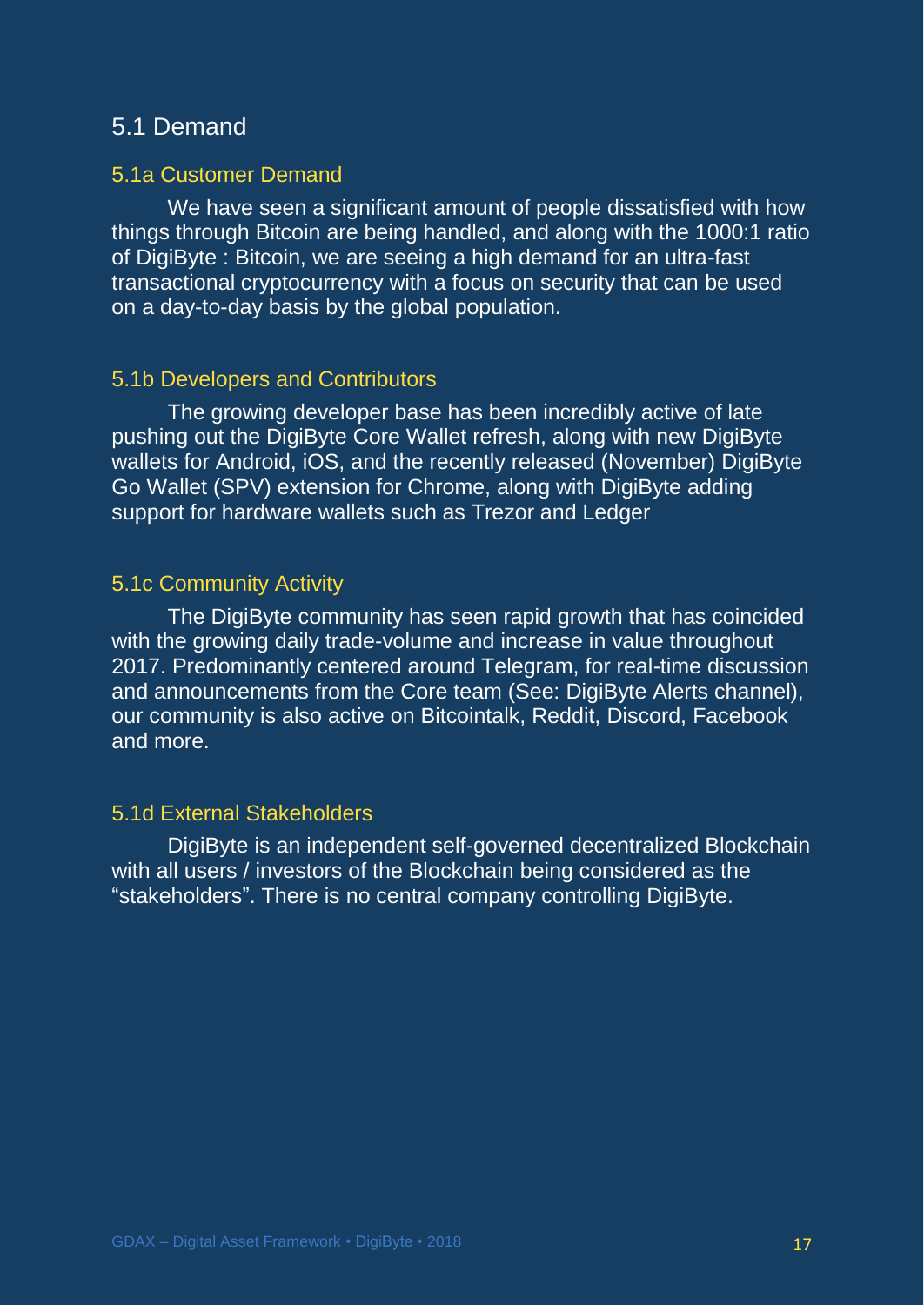## **6.0**

### Crypto Economics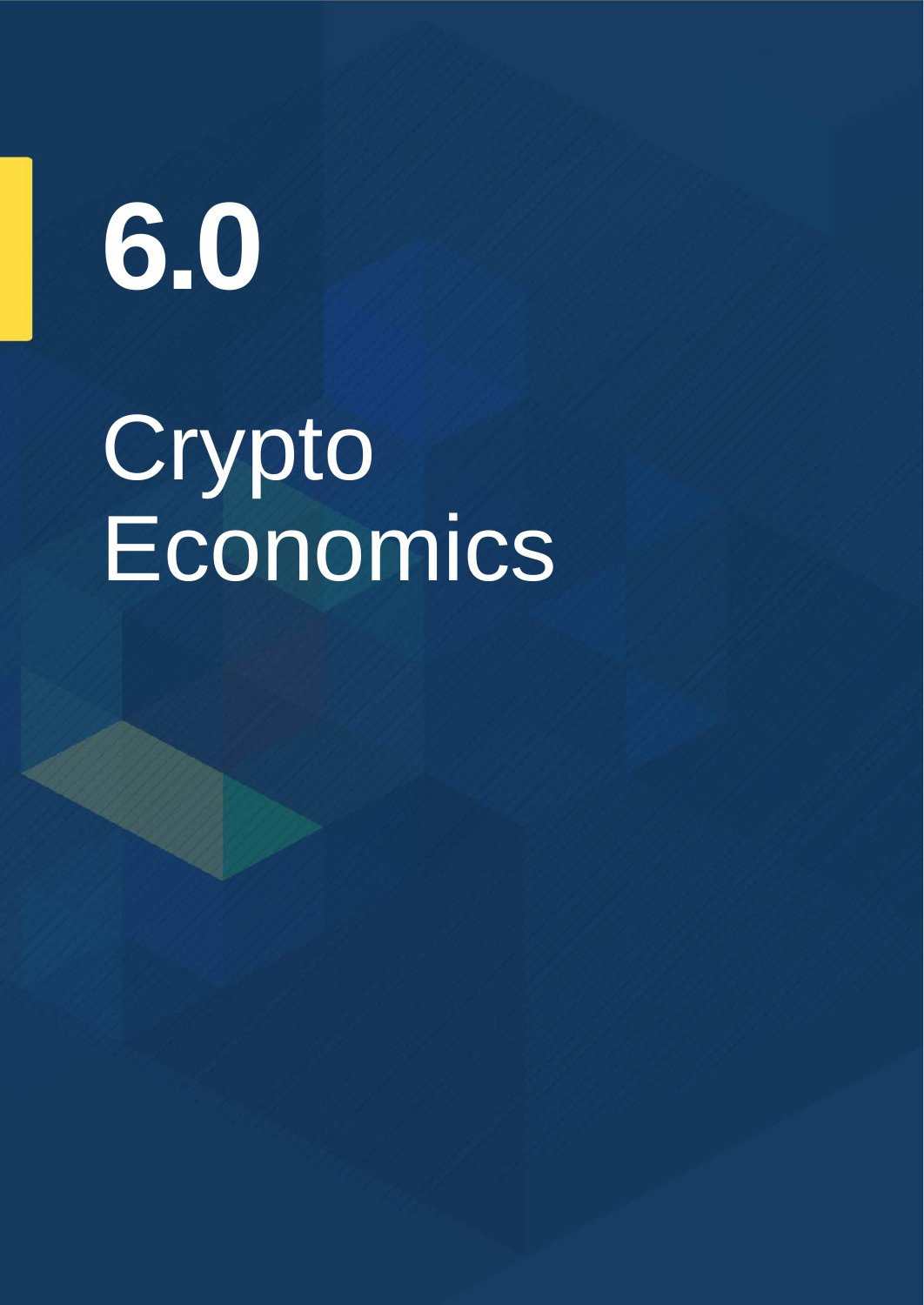#### <span id="page-19-0"></span>6.1 Economic Incentives

#### <span id="page-19-1"></span>6.1a Type of Token

DigiByte is a 100% pure Proof-of-Work blockchain.

#### <span id="page-19-2"></span>6.1b Token Utility

DigiByte is an ultra-fast blockchain that crosses all global borders, and while there is no "interest" gained from holding onto DigiByte in the form of additional DigiBytes via a proof-of-stake mechanism, DigiByte is cementing itself as a global leader in blockchain security as well as real-time payment technology.

#### <span id="page-19-3"></span>6.1c Inflation (Money Supply)

The total supply is 21 billion DigiByte, with additional coins being mined at a decreasing rate of 1% per-month.

#### <span id="page-19-4"></span>6.1d Rewards and Penalties

Miners are incentivized even more-so on DigiByte than almost any other blockchain to "behave" as good mining citizens, as a 51% attack is significantly more difficult through the use of our multi-algo situation. Attackers would need 93% of the primary algo, and 51% of the remaining, ensuring that should the entire Bitcoin SHA256 hashpower show up to attack the DigiByte network, they would have no chance in manipulation of the network. Combined with additional measures thanks to DigiBytes MultiShield, miners have no reason to attempt any form of manipulation.

#### <span id="page-19-5"></span>6.2 Token Sale Structure

#### <span id="page-19-6"></span>6.2a Security

DigiByte is based off the Bitcoin Core and has already shown to be rapid at responding to development needs as and when required.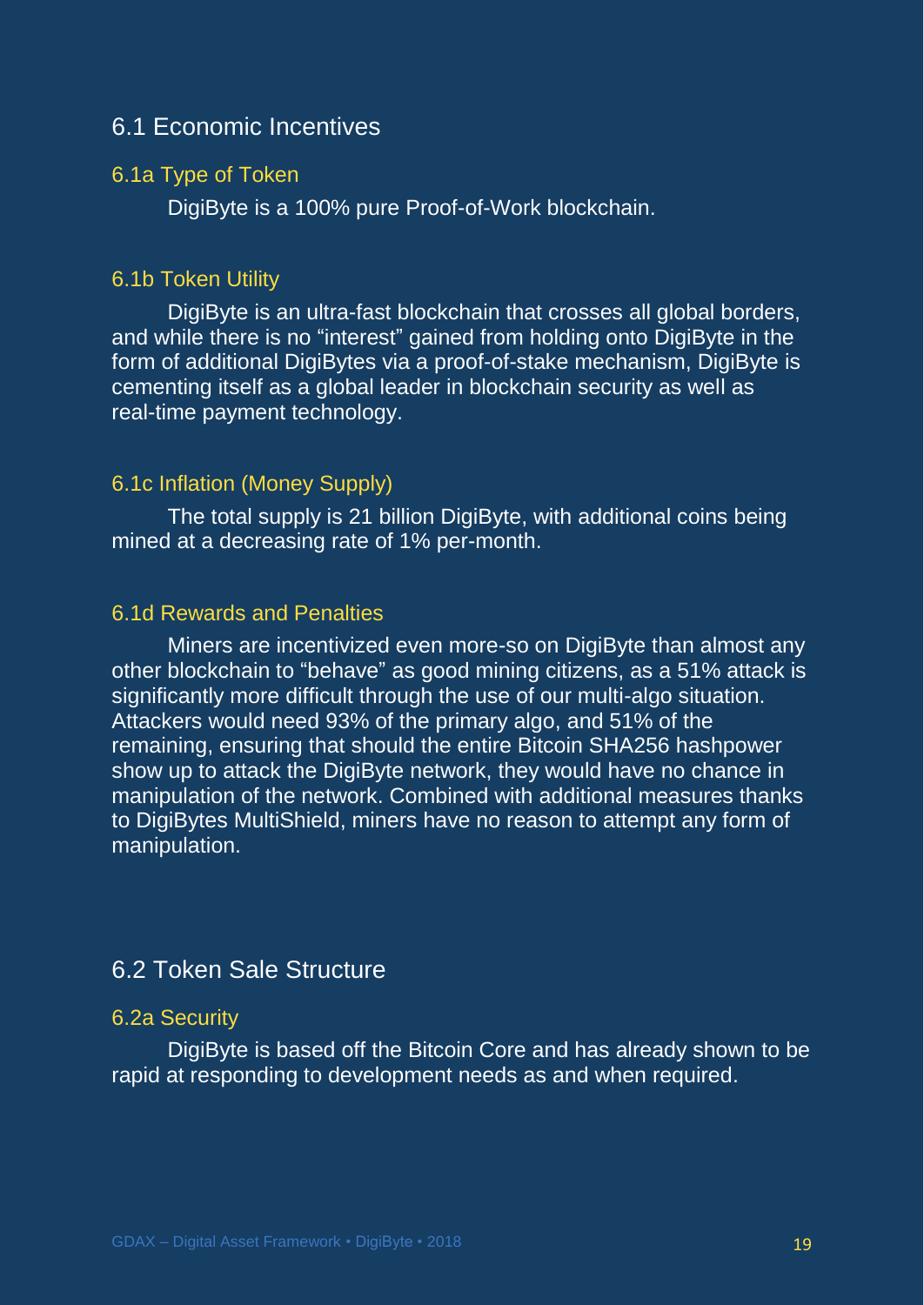#### <span id="page-20-0"></span>6.2b Participation Equality

DigiByte was fairly launched in January 2014, allowing the fairest distribution possible. Combined with multi-algo, this also allows both ASIC and GPU-based miners to participate in the mining process.

#### <span id="page-20-1"></span>6.2c Team Ownership

The DigiByte team does not control a monopolizing stake, nor do they retain a percentage of all newly minted coins. The distribution puts everyone on a 100% equal footing with no advantage given to the DigiByte developers or Foundation. Any DigiByte obtained are through the developers or foundation ambassadors own individual means.

#### <span id="page-20-2"></span>6.2d Transparency

DigiByte publicly disclosed the distribution of all the initial 0.25% that was pre-mined to fund the original 18 months of development, along with the 0.25% that was distributed to interested members of the public in the early years to encourage growth and foster enthusiasm

#### <span id="page-20-3"></span>6.2e Total Supply

The original 0.25% that was retained by the DigiByte development team has been used, and there is no portion retained for / by them. The total supply of 21 billion has been clear from the very beginning with no additional DigiByte being minted after the supply has been mined by approx 2035

#### <span id="page-20-4"></span>6.2f Ethics or Code of Conduct

DigiByte is an open source, decentralized project and therefore has no centralized governing authority. While both the DigiByte development team and the DigiByte Foundation strive to espouse honesty and integrity in all aspects of development and promotion of the DigiByte blockchain, as a decentralized, trustless blockchain, the DigiByte community at large must self police and self regulate their own activities. The DigiByte development team and the DigiByte Foundation were created to support and champion the DigiByte cause, but have no express or implied policing authority.